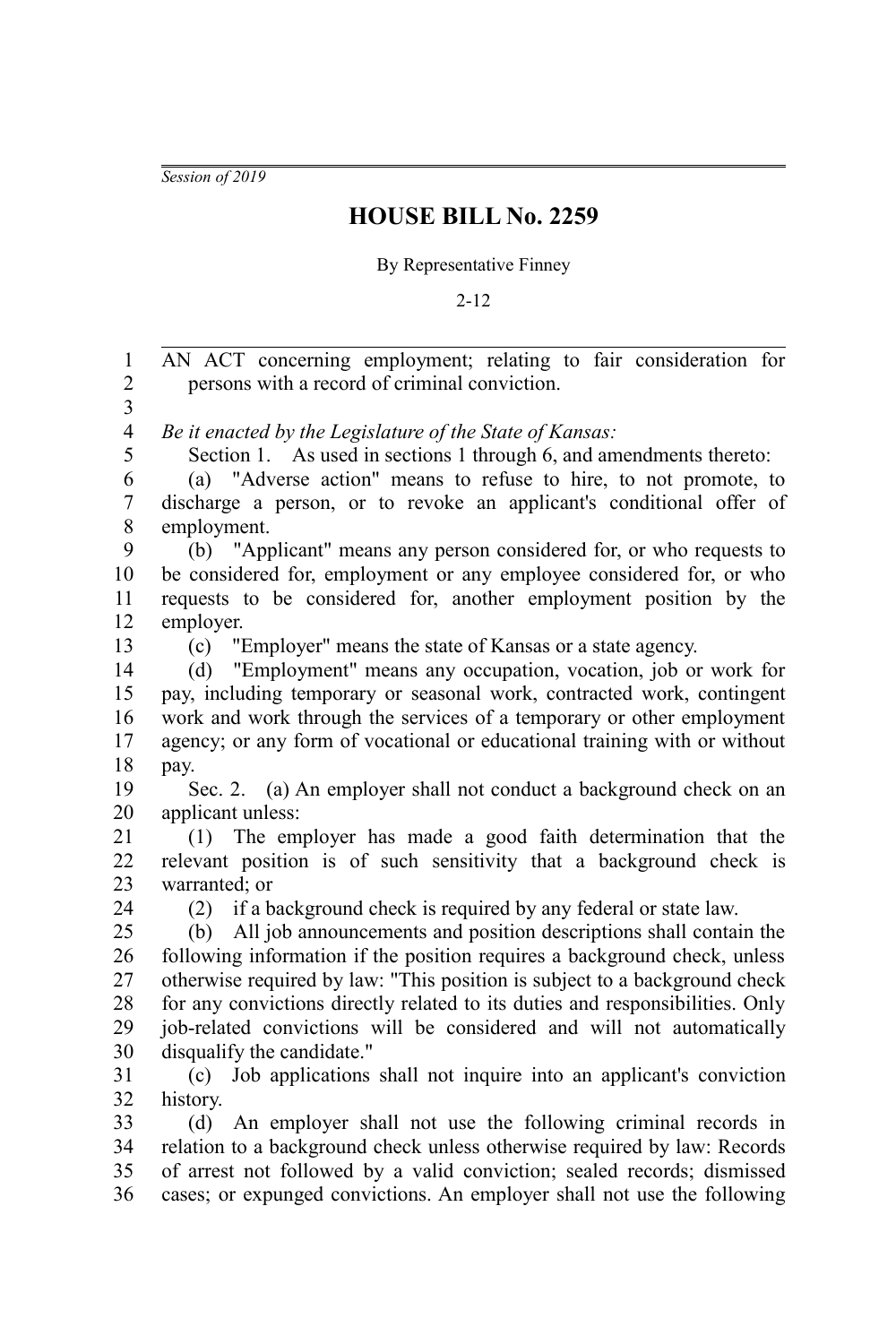criminal records in relation to a background check unless multiple and clearly and convincingly relevant to the position, or required by state or federal law: Misdemeanor convictions where no jail sentence can be imposed; and infractions. 1 2 3 4

Sec. 3. (a) An employer shall not inquire into or consider an applicant's conviction history until after the applicant has received a conditional offer. Prior to any conviction history check, the employer shall send the applicant a conditional offer letter, notice of rights under this act, and a request for authorization to conduct a background check, if so required. 5 6 7 8 9 10

(b) If the employer is considering the conviction history of the applicant, the employer shall only consider job-related convictions, except that if federal or state law requires that certain convictions are automatic bars to employment, then those convictions shall also be considered. No person shall be disqualified from employment solely or in part because of a prior conviction, unless it is a job-related conviction. In determining if a conviction is job-related, the employer shall consider: 11 12 13 14 15 16 17

(1) Whether the conviction is directly related to the duties and responsibilities of that employment position; 18 19

(2) whether the position offers the opportunity for the same or a similar offense to occur; 20 21

(3) whether circumstances leading to the conduct for which the person was convicted will recur while in the position; and  $22$ 23

24

29

(4) the length of time since the offense occurred.

(b) If an applicant's conviction history contains information that may be the basis for an adverse action, the employer shall:  $25$ 26

(1) Identify the conviction or convictions that are the basis for the potential adverse action; 27 28

(2) provide a copy of the conviction history report, if any;

(3) provide examples of mitigation or rehabilitation evidence that the applicant may voluntarily provide; and 30 31

(4) provide the applicant with an individualized assessment pursuant to subsection (c). 32 33

(c) (1) A job-related conviction shall not be the basis for an adverse action if the applicant can show mitigation or rehabilitation and present fitness to perform the duties of the position sought. The applicant shall have 10 business days, after issuance of the notice, to respond with any information rebutting the basis for the adverse action, including challenging the accuracy of the information and submitting mitigation or rehabilitation evidence. The employer shall hold the position open until it makes the final employment decision based on an individualized assessment of the information submitted by the applicant. 34 35 36 37 38 39 40 41 42

(2) Evidence of mitigation or rehabilitation may include: 43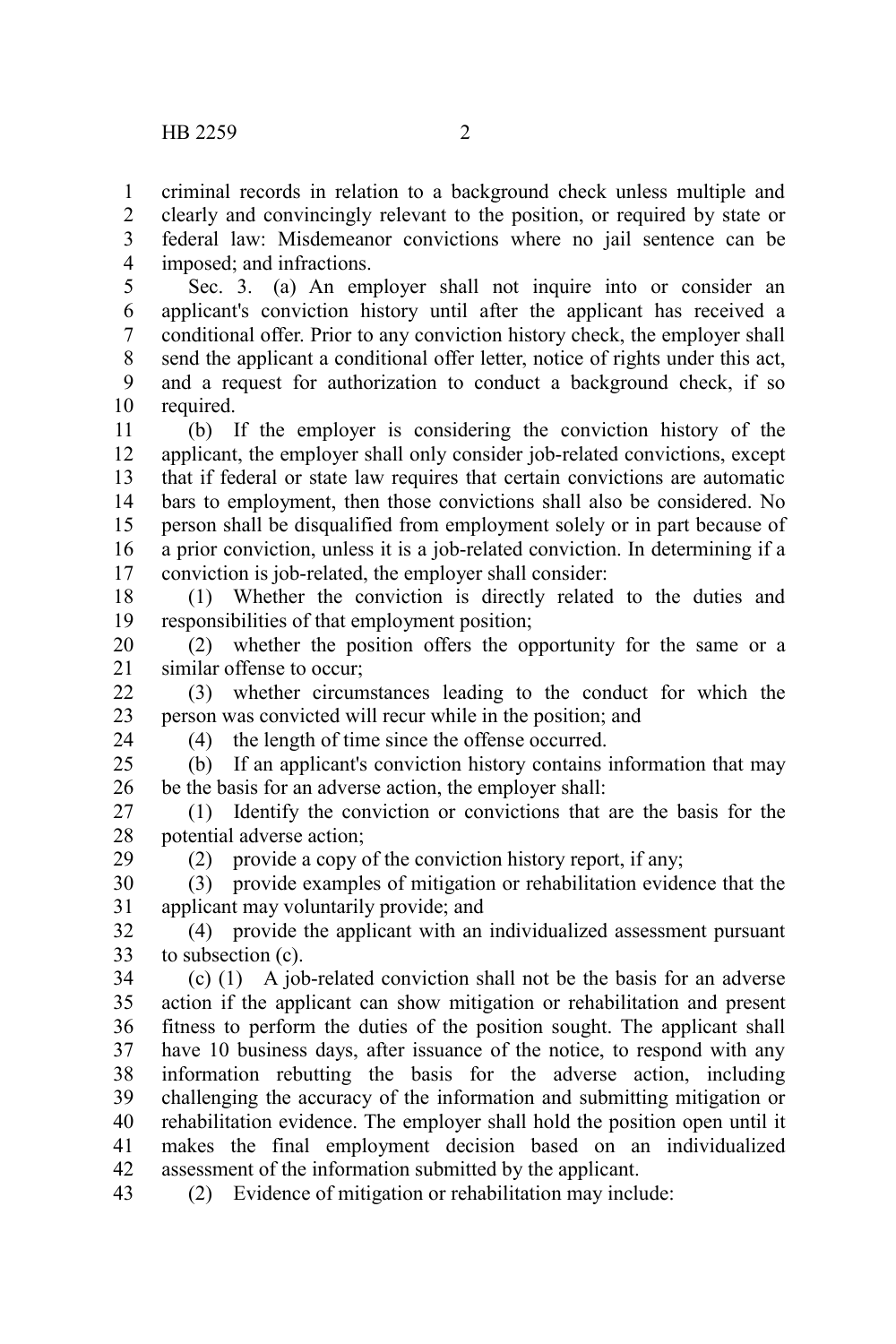(A) Evidence showing that at least one year has elapsed since release from any correctional institution without subsequent conviction of a crime and evidence showing compliance with terms and conditions of probation or parole; or 1 2 3 4

(B) any other evidence of mitigation or rehabilitation and present fitness provided, including, but not limited to, letters of reference. 5 6

(d) If the employer makes an adverse decision, the applicant shall be informed of the final decision and that such applicant may be eligible for other positions. 7 8 9

(e) If denied employment by the employer, an applicant may appeal such adverse decision as provided by law. 10 11

(f) (1) Any information pertaining to an applicant's background check obtained in conjunction with the hiring process shall remain confidential, and shall not be used, distributed or disseminated by the employer or any of its agencies or its vendors to any other entity, except as required by law. 12 13 14 15

(2) The provisions of this subsection shall expire on June 30, 2024, unless the legislature acts to reenact such provision. The provisions of this paragraph shall be reviewed by the legislature prior to July 1, 2024. 16 17 18

Sec. 4. (a) The secretary of administration shall administer and enforce the provisions of sections 1 through 6, and amendments thereto. 19 20

(b) The employer shall retain application forms, records of employment and other pertinent data and records required under this act, including, but not limited to, communication with the applicant, for a minimum of three years, and shall allow the secretary of administration access to such records to monitor compliance with sections 1 through 6, and amendments thereto. Any person who is aggrieved by a violation of sections 1 through 6, and amendments thereto, may contact the secretary of administration to report any problems, concerns or suggestions regarding the implementation, compliance and impact of the provisions of sections 1 through 6, and amendments thereto, and the secretary of administration shall keep a record of such reports. The secretary of administration shall conduct periodic reviews to assess compliance with sections 1 through 6, and amendments thereto, and shall investigate and review complaints. 21 22 23 24 25 26 27 28 29 30 31 32 33 34

(c) Each employer shall maintain a record of the number of positions requiring background checks and, for those positions, shall maintain a record of the number of applicants and the number of applicants who were provided a conditional offer. In addition, each employer shall maintain a record of the number of applicants with a record for a position: (1) Who were provided a pre-adverse action notice; (2) who provided evidence of mitigation or rehabilitation; (3) who were provided a final adverse notice; and (4) who were hired. 35 36 37 38 39 40 41 42

43

(d) (1) The secretary of administration shall regularly conduct a